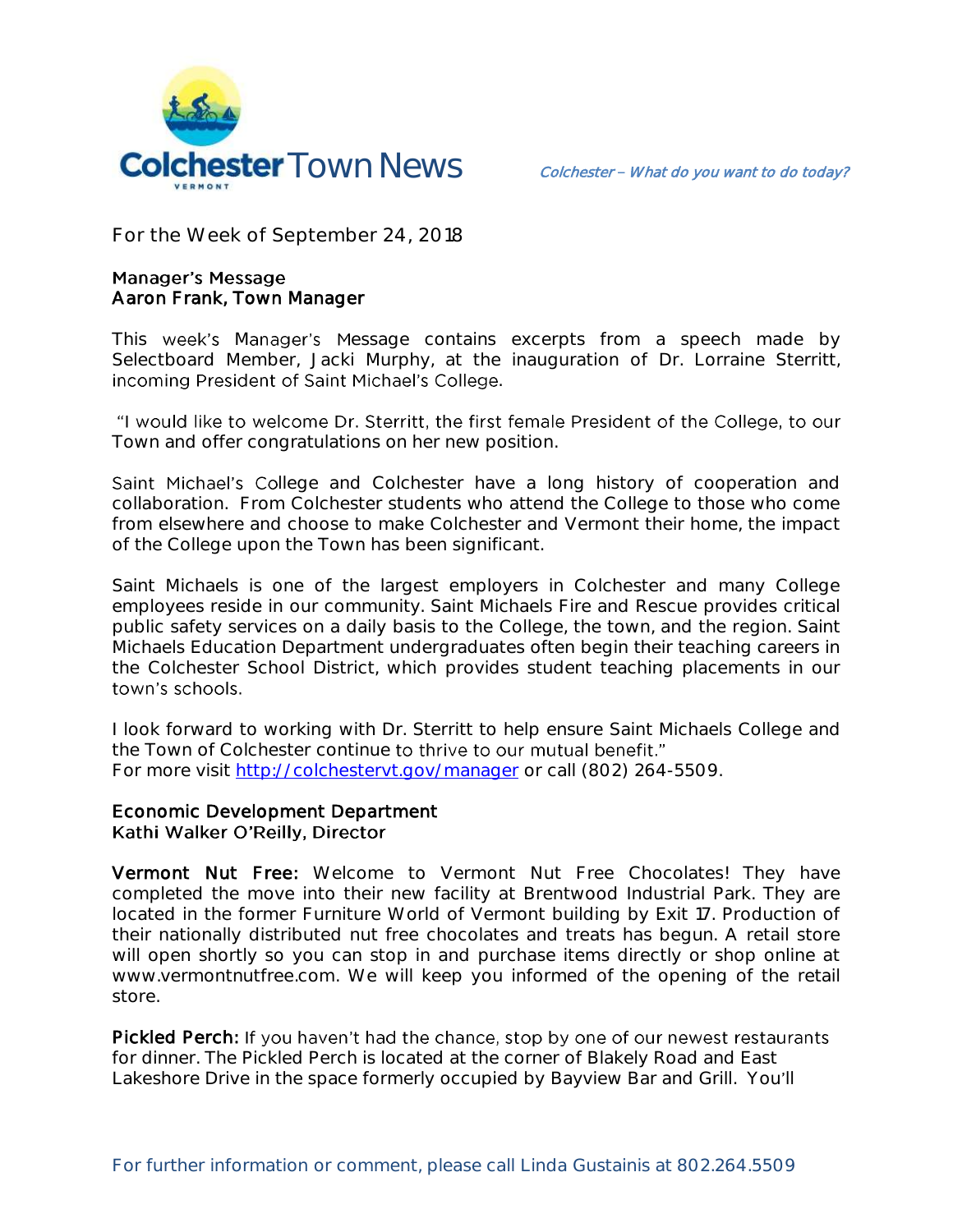

experience "A unique twist on American Cuisine" while enjoying views of the bay. They are open for dinner from 4:00 PM, Wednesday thru Sunday. For more visit [http://www.colchestervt.gov/e](http://www.colchestervt.gov/)condev or call (802) 264-5508.

## Planning and Zoning Department Sarah Hadd, Director

The Planning Commission continues work on the Town Plan. Upcoming meeting dates and topics can be found at tinyurl.com/2019TownPlan. Current surveys and survey results for these topics are online. Podcasts from our meetings can be found on anchor.fm/2019townplan or you can find it on most popular podcast streaming sites. The Commission will meet on October 2rd to discuss utilities and services as well as regional cooperation.

The Development Review Board met on September 12th and approved:

- 1) A conditional use application of Christopher Whitaker for a 400 sq. ft. addition to an existing barn at 433 Middle Road, parcel 11-011010
- 2) A final plat application of Burlington Congregation of Jehovah's Witnesses, Inc. to convey 3,831 sq. ft. from 626 Main St. to 610 Main St., parcels 24-014003 & 24-015003
- 3) Final plat and site plan applications of Severance Corners Village Center, LLC for a 29 unit 30,128 sq. ft. multi-family residential building at 2588 Blakely Rd., parcel 08-037013.

The application of Mongeon Bay Properties, LLC for amendments to a previously approved seawall a 883 East Lakeshore Drive, parcel 68-001003, was recessed to September 26th to allow for a site visit at 6PM and additional information to be submitted by the applicant.

The Severance Family Holdings and HI LLC preliminary plat application for a 475 unit, 13 lot planned unit development with a 33,000 sq. ft. general office building and a 4,230 sq. ft. large daycare facility at 0 Roosevelt Highway, parcel 08-038023, was recessed at the applicant's request until October 10<sup>th</sup>.

The preliminary plat application of Casa Del Air Partnership, LLC for a five lot planned unit development at 35 West Red Rock Rd, parcel 77-005040 was recessed at the applicant's request to December 12th.

Did you know that close to five square miles of Colchester has significant risk for flooding? A reminder that September is National Preparedness Month. For more information on Colchester flooding and what you can do to be prepared, please visit our website at: http://www.colchestervt.gov/744/Flooding

For more visit<http://colchestervt.gov/planningz> or call (802) 264-5600.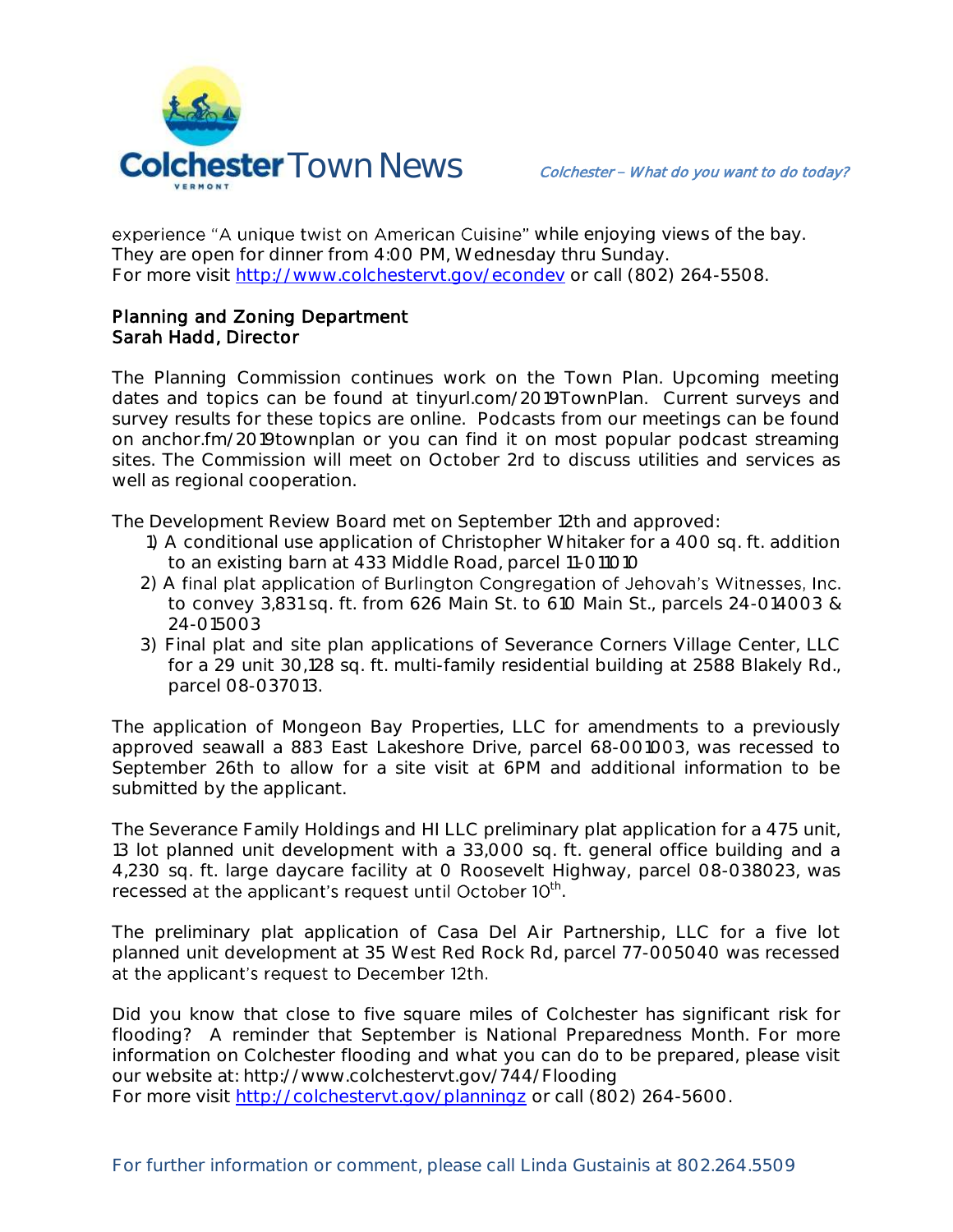

## Department of Public Works Bryan Osborne, Director

- Ground survey is underway for continued work on the Malletts Bay Sewer Project.
- Have awarded a contract for the replacement of the HVAC systems at the Library. The equipment has been ordered and should be on site in approximately two weeks.
- Capital Paving Program is now substantially complete but for night work planned for Heineberg Drive, Prim Road, and portions of West Lakeshore Drive.
- We are currently planning to bid the West Lakeshore Drive Multi-Use Path project on 9/25/18. We hope to have a signed contract in December and limit this year's work to tree removal. The remaining work will be completed next summer with projected completion in late August.
- We are working with the School District in preparation for the November election. The District will have a ballot item asking voters to approve the conveyance of an 8' strip of land across the front of the High School property that is needed to reconstruct the Blakely Road/Laker Lane intersection.
- **Stormwater Utility and/or Grant Funded Projects:** 
	- o Currently finalizing the scope of work for a Town-wide condition assessment of the Town's stormwater system. We expect this work to begin this fall and be completed next spring. (80% grant funding)
	- o The replacement of the Reynolds Drive stormwater system has been completed. This project was completed through the Stormwater Utility.
	- o We have released an RFP for design services for stormwater improvements to Shore Acres and the surrounding area, due 9/20/18. (\$350,000 grant).
	- o A consulted has been selected for the development of a phosphorus control plan as required under the recently released MS4 Stormwater Permit. (funded with a \$50,000 grant).
	- o Working on the design for the replacement of large drainage culverts under Hercules Drive that have failed. (Stormwater Utility).
	- o Slip lining of a large diameter drainage culvert under Malletts bay Avenue is scheduled for 9/20/2018 (funded by the Stormwater Utility).
- For more visit<http://colchestervt.gov/publicworks> or call (802) 264-5620.

**Upcoming Town Meetings:** 

- Planning Commission: 1st & 3rd Tuesdays of the month, 7:00pm. Next meeting: Tuesday, October 2.
- **Development Review Board:**  $2^{nd}$  Wednesday of the month, 7:00pm. Next meeting: Wednesday, October 10.